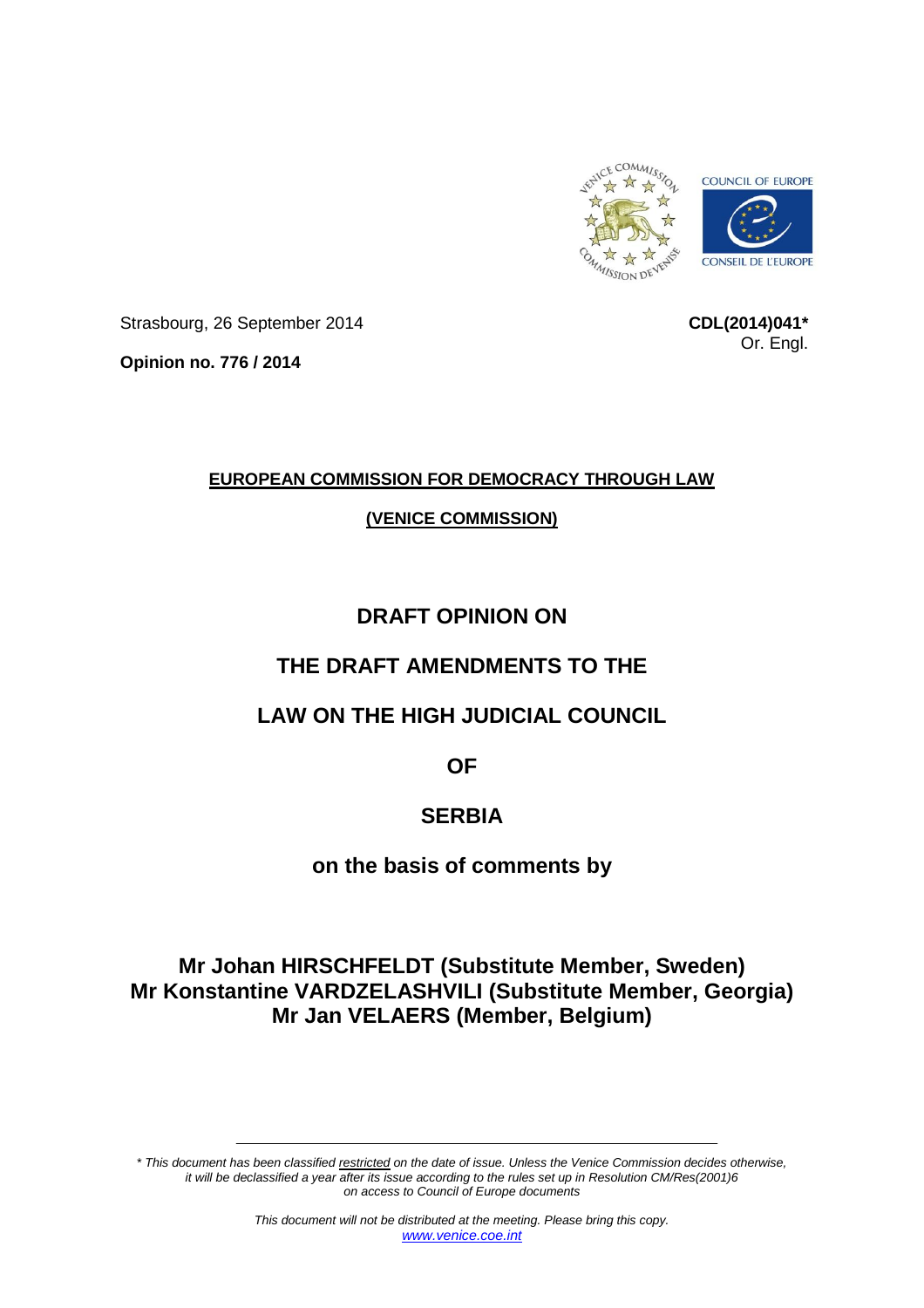## **Table of contents**

| B. Constitutional provisions and the current Law on the High Judicial Council  4 |  |
|----------------------------------------------------------------------------------|--|
| III. DRAFT AMENDMENTS TO THE LAW ON THE HIGH JUDICIAL COUNCIL6                   |  |
|                                                                                  |  |
|                                                                                  |  |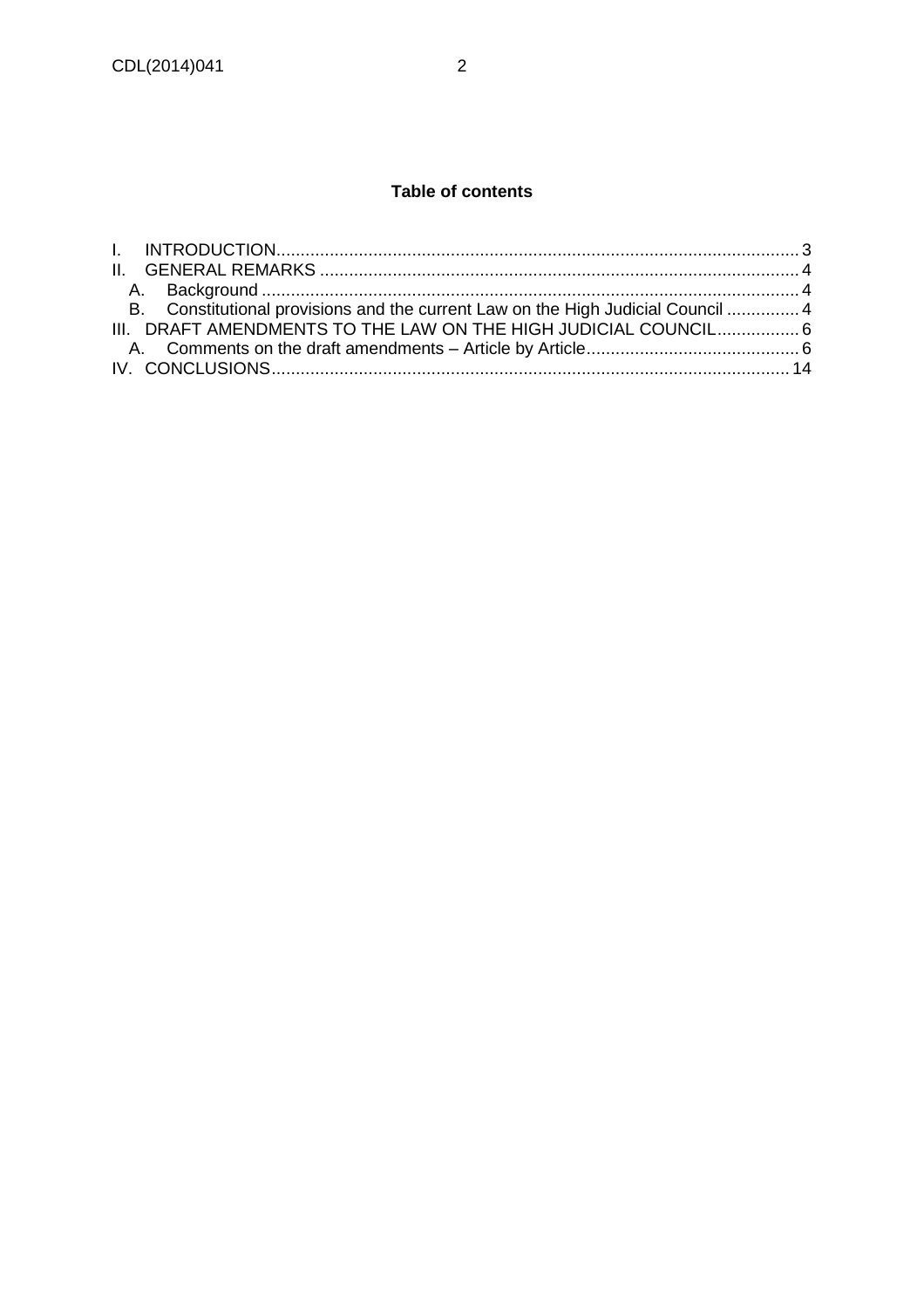### <span id="page-2-0"></span>**I. INTRODUCTION**

1. The Venice Commission received a request for an opinion on the draft Law on the High Judicial Council (and on the State Prosecutorial Council) of Serbia by letter of 26 June 2014 from Mr Nikola Selaković, Minister of Justice of Serbia.

2. Mr Johan Hirschfeldt, Mr Konstantine Vardzelashvili and Mr Jan Velaers were invited to act as rapporteurs for this opinion.

3. This opinion is a part of a series of opinions that were adopted by the Venice Commission on the judicial reform in Serbia, notably the Opinion on the Constitution of Serbia (CDL-AD(2007)004), the Opinion on the draft Law on the High Judicial Council of the Republic of Serbia (CDL-AD(2008)006), the Opinion on the draft laws on judges and on the organisation of courts of the Republic of Serbia (CDL-AD(2008)007) and the [Interim Opinion](http://www.venice.coe.int/webforms/documents/?pdf=CDL-AD(2012)014-e)  [on the draft decisions of the High Judicial Council and of the State Prosecutorial Council on](http://www.venice.coe.int/webforms/documents/?pdf=CDL-AD(2012)014-e)  [the implementation of the laws on the amendments to the laws on judges and on the public](http://www.venice.coe.int/webforms/documents/?pdf=CDL-AD(2012)014-e)  [prosecution of Serbia \(CDL-AD\(2011\)015\).](http://www.venice.coe.int/webforms/documents/?pdf=CDL-AD(2012)014-e) It takes into account the standards referred to by the Venice Commission in its opinions on judicial councils established in other countries, for instance in Armenia<sup>1</sup>, Bosnia and Herzegovina,<sup>2</sup> Montenegro<sup>3</sup> and Turkey<sup>4</sup>.

4. On 28-29 August 2014, the rapporteurs met with the Serbian authorities in Belgrade to discuss the draft amendments to the laws on the High Judicial Council and on the State Prosecutorial Council. The delegation met with the President of the Supreme Court of Cassation and the High Judicial Council; the President of the State Prosecutorial Council; representatives of the OSCE and diplomatic representations; the Judges Association of Serbia; the Association of Public Prosecutors and Deputy Public Prosecutors of Serbia; the State Secretary and Assistant Minister of the Ministry of Justice of Serbia; the President of the National Commission for the implementation of the Strategy for the reform of justice and representatives of the Working Group responsible for the draft amendments to the laws on the High Judicial Council and the State Prosecutorial Council of Serbia.

5. The Venice Commission is grateful to the Serbian authorities and to other stakeholders for the excellent co-operation during this visit.

6. This opinion is based on the translation from Serbian into English of the draft amendments to the Law on the High Judicial Council of Serbia (CDL-REF(2014)029, hereinafter, the "draft Law"). The translation may not always accurately reflect the original version on all points, therefore certain issues raised may be due to problems of translation.

*7. The present opinion was adopted by the Venice Commission at its … Plenary Session (Venice, …).*

  $1$  Joint Opinion on the draft Law amending and supplementing the Judicial Code (evaluation system for judges) of Armenia (CDL-AD(2014)007).

<sup>2</sup> Opinion on the draft Law on the High Judicial and Prosecutorial Council of Bosnia and Herzegovina (CDL-AD(2014)008).

 $3$  Opinion on the draft amendments to three constitutional provisions relating to the Constitutional Court, the Supreme State Prosecutor and the Judicial Council of Montenegro (CDL-AD(2013)028). 4

Interim Opinion on the draft Law on the High Council for Judges and Prosecutors (of 27 September 2010) of Turkey (CDL-AD(2010)042).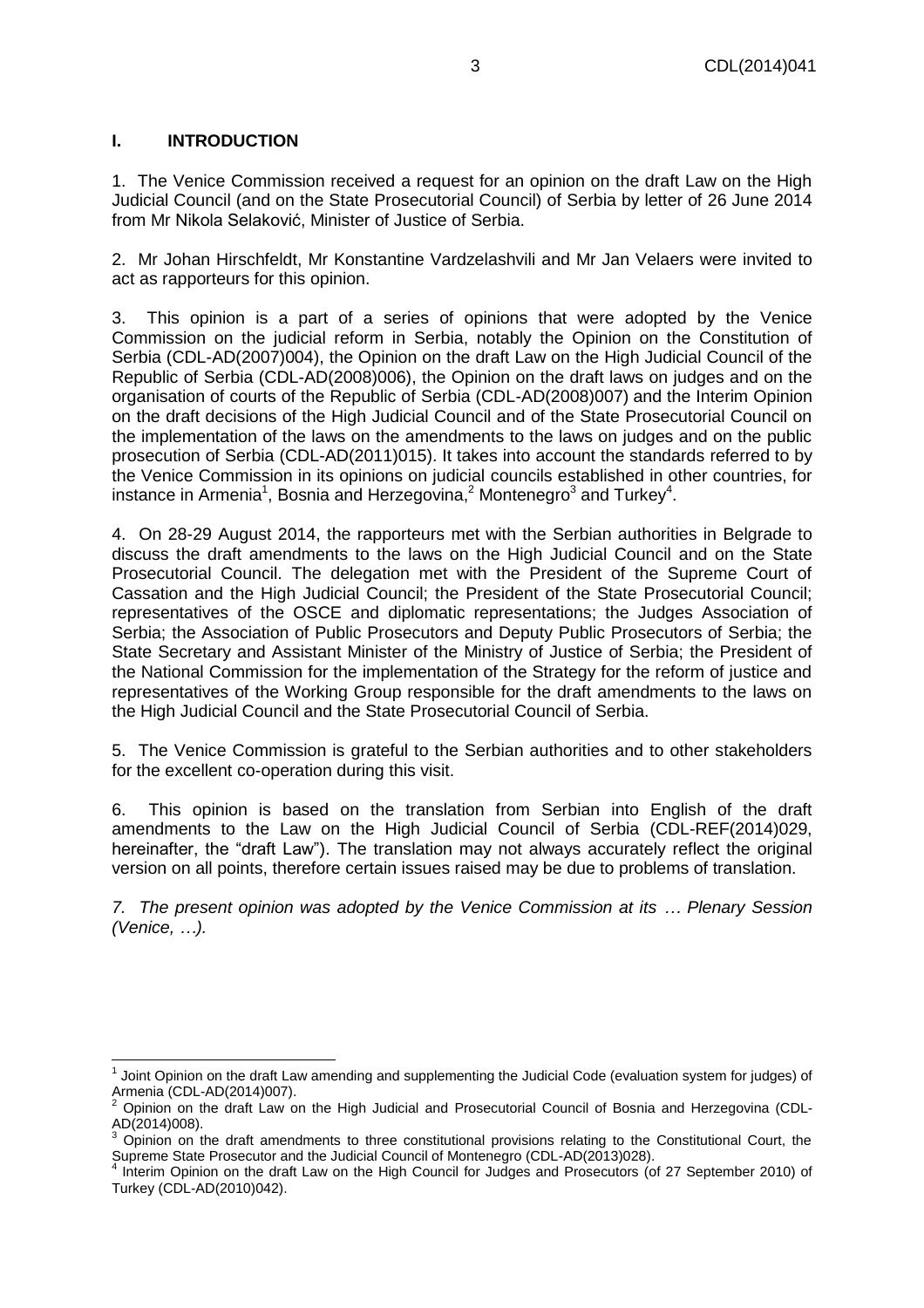## <span id="page-3-1"></span><span id="page-3-0"></span>**A. Background**

8. In order to place the draft Law submitted for assessment into the context that prevails in Serbia today regarding the High Judicial Council (hereinafter, the "HJC") – it is important to take into account the main developments that relate to the implementation of the National Judicial Reform Strategy of Serbia since its adoption by the Serbian National Assembly in 2006.

9. This Strategy was introduced in 2006 to reform the Serbian justice system, which was *"widely perceived by the Serbian public as being corrupt"*. <sup>5</sup> Within the context of this reform process, the Serbian authorities decided to introduce, in 2009, a reappointment process of all existing judges (and prosecutors) in Serbia. This procedure ended in December 2009 and the newly appointed judges (and prosecutors) took office in January 2010. The Venice Commission and the European Commission stated, at the time, that the decisions by the HJC not to reappoint all judges (and the State Prosecutorial Council not to reappoint all prosecutors) without providing reasoned decisions were tantamount to dismissals.

10. According to the information the Venice Commission's delegation received, the members of the "first composition" of the HJC (who were elected in 2009) had made, within the context of the reappointment procedure, the decisions that effectively dismissed (nearly) all the judges in the country. The members of the "permanent composition" of the HJC (who were elected in 2011) were then given the task of considering all the complaints received from the judges on the reappointment process carried out by the "first composition" of the HJC. The "permanent composition" of the HJC then had to decide to either reinstate those judges that were dismissed or confirm their dismissal (i.e. the HJC was given the task of reviewing its own decisions on the reappointment of judges – albeit under a different composition). This led to most of the judges seeing their dismissals confirmed and, reportedly, to the enduring distrust of the HJC today.

11. Most of the judges who saw their dismissals confirmed by the "permanent composition" of the HJC, appealed to the Constitutional Court (under Article 155 of the Constitution). The Constitutional Court judgments led to the reinstatement of all the judges that had been dismissed in Serbia.

12. Following these events, in its 2013 Opinion on the draft amendments to laws on the judiciary of Serbia<sup>6</sup>, the Venice Commission urged the Ministry of Justice of Serbia to take stock of the situation in the country and take an active role in developing a clear concept on what the courts' network of Serbia should look like, since this task could not be carried out by the HJC on its own, due to the problems resulting from the unsuccessful reappointment procedure.<sup>7</sup> At the time, the Venice Commission already stated that the reform process should be measured and well prepared so as to be successful in achieving a right balance between speed and quality. $^8$ 

## <span id="page-3-2"></span>**B. Constitutional provisions and the current Law on the High Judicial Council**

13. The Constitution of the Republic of Serbia, adopted by the National Assembly on 30 September 2006, established the HJC under Articles 153-155, rightly bringing this institution

 5 See Opinion on the draft laws on judges and on the organisation of courts of the Republic of Serbia (CDL-AD(2008)007), paragraph 5.

 $^6$  CDL-AD(2013)005, paragraph 12.

 $^7$  Ibid, paragraph 15.

<sup>8</sup> Ibid, paragraph 16.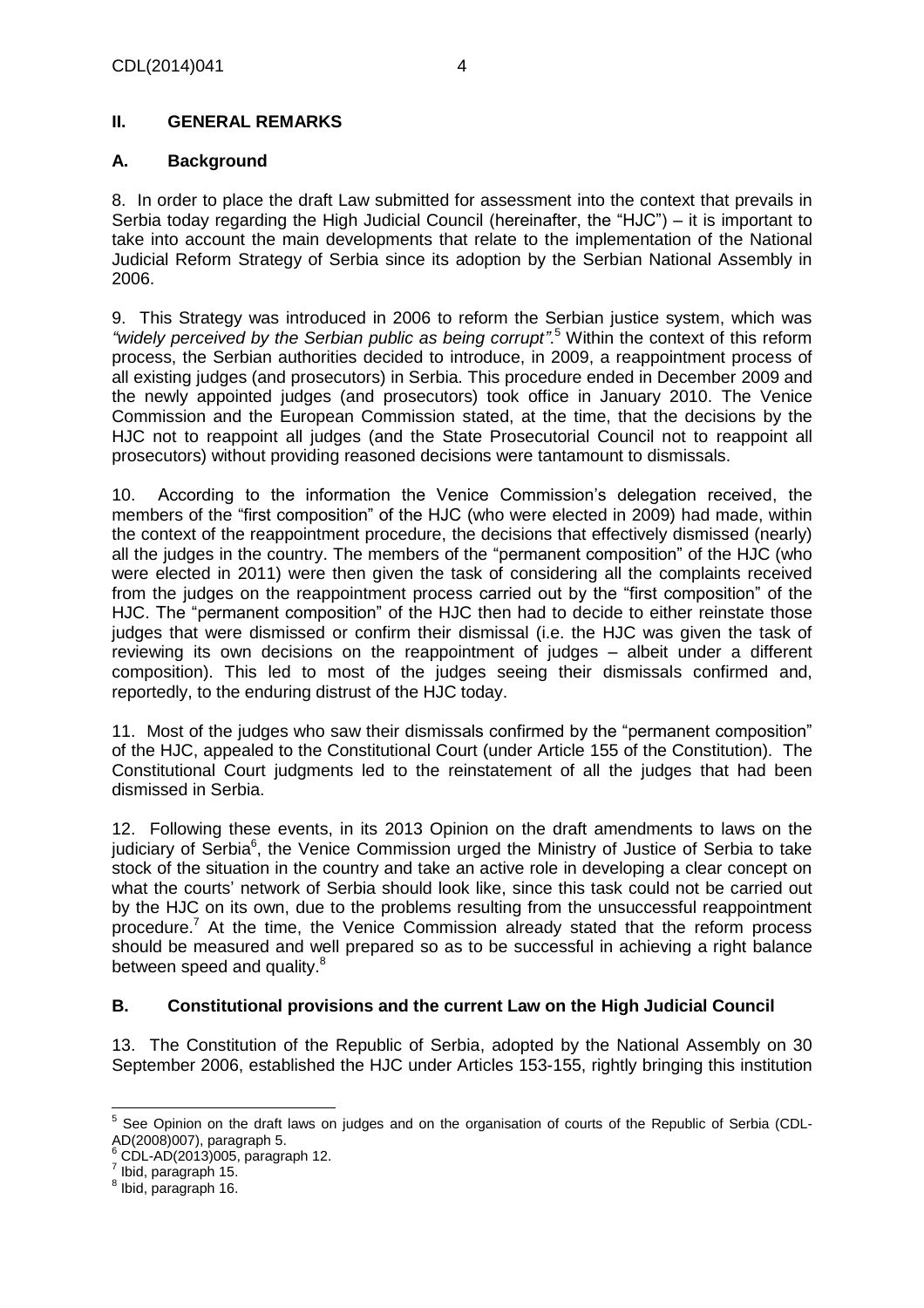to the constitutional level. The Law on the HJC of 27 December 2008 then effectively introduced the HJC in Serbia.

14. The constitutional provisions define the HJC as an independent and autonomous body, which is to provide for and guarantee the independence and autonomy of courts and judges.

15. These provisions also determine the HJC's composition – eleven members consisting of three *ex officio* members, the President of the Supreme Court of Cassation, the Minister of Justice and the President of the authorised committee of the National Assembly, as well as eight electoral members elected by the National Assembly, in accordance with the law. Of these eight electoral members six are to be judges holding the position of permanent judge, of which one is to be from the territory of autonomous provinces, and two are to be respected and prominent lawyers (who have a professional experience of at least 15 years), of which one shall be a solicitor and the other a professor at a law faculty.

16. The constitutional provisions also determine the term of office of the HJC members – which is of five years, except for the members appointed *ex officio* – and the HJC's jurisdiction. It is to appoint and dismiss judges and to propose to the National Assembly the election of judges in the first election to the position of judge. It is to propose to the National Assembly the election of the President of the Supreme Court of Cassation as well as presidents of the courts in accordance with the Constitution and the law. It is to participate in the proceedings of terminating the tenure of office of the President of the Supreme Court of Cassation and presidents of courts in the manner stipulated by the Constitution and the law as well as perform other duties specified by the law. The Venice Commission recommends that the President of the Supreme Court of Cassation, who is also the President of the HJC, not participate in cases concerning his or her position.

17. The Constitution also provides for a legal remedy against the HJC's decisions before the Constitutional Court.

18. In its Opinion on the Constitution of Serbia, the Venice Commission criticised the constitutional provisions on the composition of the HJC saying that: *"All these members are elected, directly or indirectly, by the National Assembly. The six judges are not to be elected by their peers but by the National Assembly, the lawyer not by the Bar Association but by the National Assembly, the professor not by the law faculty but by the National Assembly. The judicial appointment process is thus doubly under the control of the National Assembly: the proposals are made by the High Judicial Council elected by the National Assembly and the decisions are then made by the National Assembly itself. This seems a recipe for politicisation of the judiciary and therefore the provisions should be substantially amended." <sup>9</sup>*

19. Although the current Law on the HJC addressed these concerns by providing a procedure whereby the National Assembly would only be presented with the name of the person elected by the authorised nominators in respect of each vacancy – the National Assembly is still entitled to reject the candidate, in which case another election would take place.<sup>10</sup>

20. In the light of the Venice Commission's earlier criticism, the delegation welcomed the information that it received in Belgrade about a Commission on revising the Constitution having been set up to deal with the relevant amendments to the Constitution.

 $\overline{\phantom{a}}$  $^9$  CDL-AD(2007)004, paragraph 70.

<sup>10</sup> CDL-AD(2008)006, paragraph 11.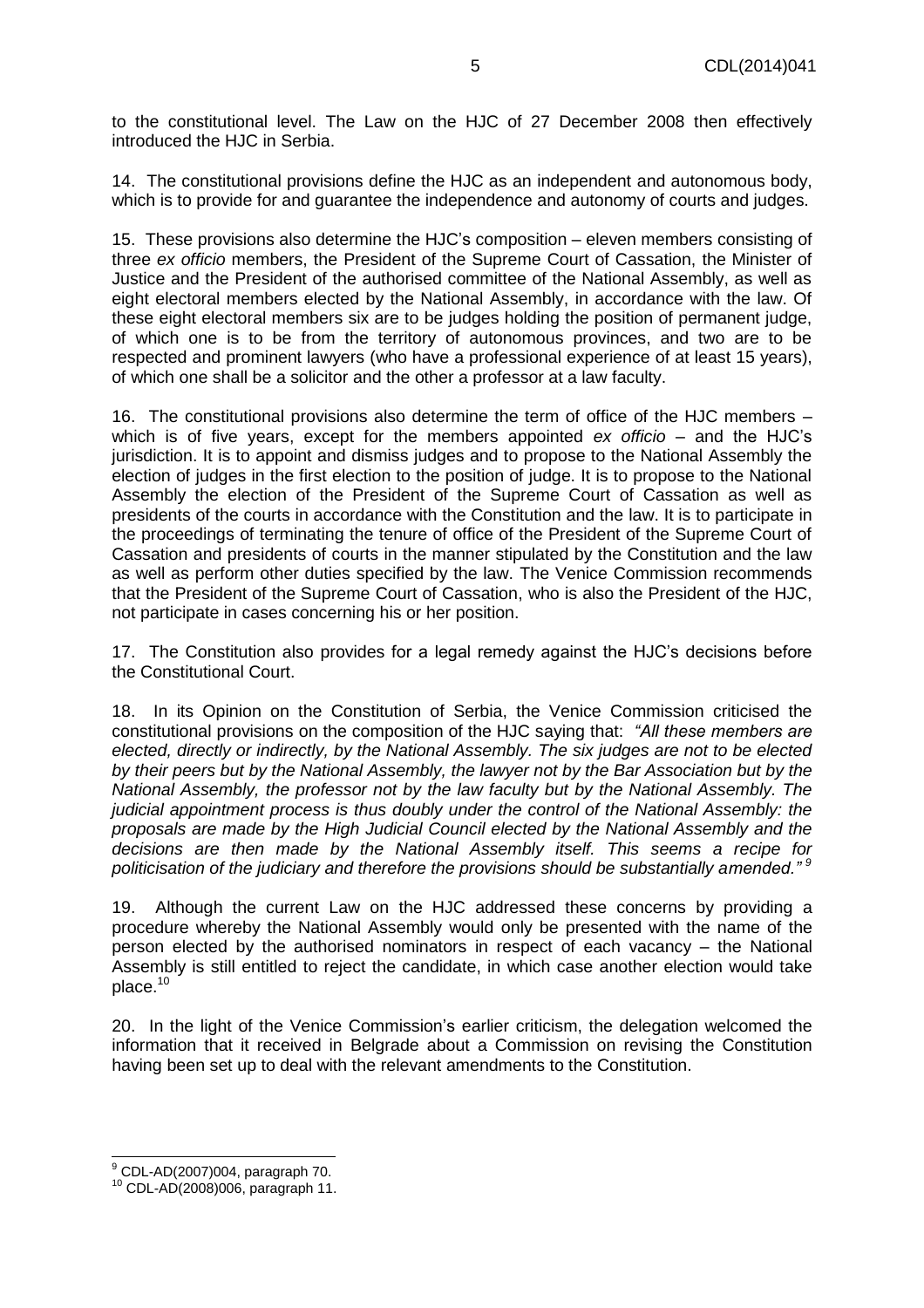## <span id="page-5-0"></span>**III. DRAFT AMENDMENTS TO THE LAW ON THE HIGH JUDICIAL COUNCIL**

## <span id="page-5-1"></span>**A. Comments on the draft amendments – Article by Article**

#### *Article 6 – President and Deputy President of the Council*

21. The Venice Commission's delegation learned, during its meetings in Belgrade, that the wording of Article 6 should be *"President and Deputy President of the Council shall be elected and dismissed by a Council from the ranks of judges of the elected members of the Council… by majority vote of all members...".* 

22. Changes in the government or parliament should not influence the judiciary. In the particular case of the HJC, such changes will not affect its elected members, but they may influence the appointment and termination of office of *ex officio* members. Under the current Law, the President of the Supreme Court of Cassation is, by virtue of office, the President of the HJC and the deputy president is elected from among the ranks of judge members of the HJC.

23. There may be different approaches with regard to the role of presidents of supreme courts within judicial councils. Some countries choose not to impose any restrictions and allow the President of the Supreme Court to be elected/appointed President of the Council and hold both positions simultaneously (as still is the case in Serbia, but is now proposed to be abandoned). In view of enhancing the independence of the judiciary others may prefer to separate the administrative positions within the judiciary and the membership in the Council; and therefore, should the president of the court be appointed President of the Council, this person should then resign from his or her position at the Supreme Court (see paragraph 7 of the Kyiv Recommendations<sup>11</sup>).

24. The Venice Commission sees the introduction of an election-based system as a positive step that may increase the democratic legitimacy of the HJC (see also comments under Article 18 of the draft *"Independent Articles"* under the transitional provisions, below).

## *Article 9 – Immunity*

25. Article 9 is based on Article 151 of the Constitution (the immunity of judges) and equates the immunity of the members of the HJC with those of the judges themselves. Article 151 defines a judge's immunity as functional immunity setting out that: *"A judge may not be held responsible for his/her expressed opinion or voting in the process of passing a court decision, except in cases when he/she committed a criminal offence by violating the*  Law." The Venice Commission agrees that judges should enjoy only functional immunity.<sup>12</sup>

26. The first paragraph of Article 9 could be read as including the exception for a criminal offence, but the second paragraph sets out another general provision of its own, stating that the HJC member *"shall not be held responsible for his/her opinion of voting in the council"* without mentioning the exception for criminal offences. This gives rise to an inconsistency in the Article and should be clarified.

 <sup>11</sup> Kyiv Recommendations on Judicial Independence in Eastern Europe, South Caucasus and Central Asia, June 2010 (ODIHR and the Max Planck Institute for Comparative Public Law and International Law): *"Where the*  chairperson of a court is appointed to the Council, he or she must resign from his or her position as court

*chairperson."*<br><sup>12</sup> Paragraph 61, Report on the Independence of the judicial system Part I: the independence of judges (CDL-AD(2010)004.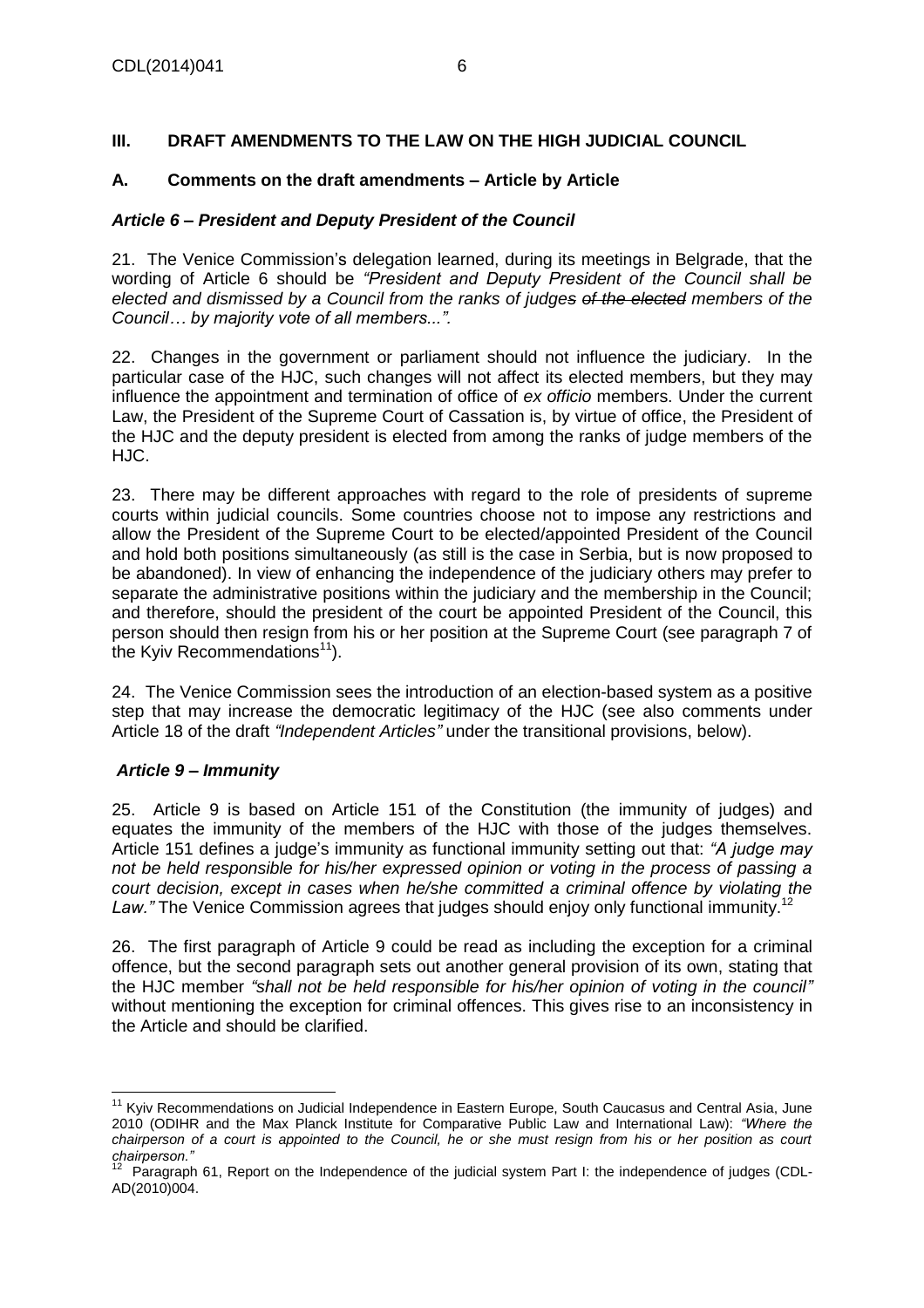27. In addition, possible tension could arise between the provision on immunity and the issue of the confidence vote. The confidence vote under Articles 9a and 46b could be seen as a step in the procedure by which a member could be held responsible in front of his or her peers for having made a certain decision. The vote of no confidence might be due to the HJC member's *"opinion or voting in the council"* in a specific case (see Article 9, second paragraph).

#### *Article 9a – Suspension from office of the Council member*

28. The second paragraph of Article 9a introduces a new concept: suspension from the HJC on the basis of a no-confidence vote. The meaning of the words *"due to a vote of no confidence"* is not immediately clear, but once due consideration is given to the other amendments, it is clear that it refers to Article 46b.<sup>13</sup> This should however be made more explicit in Article 9a, second paragraph by adding *"due to a vote of no confidence, as foreseen in Article 46b of this Law"*.

29. On a technical issue, it would be more logical for both Articles on the suspension of a HJC member and the Articles on the dismissal of an elected member to be placed in the same chapter of the Law.

30. The third paragraph of Article 9a stipulates that *"An elected Council member may be suspended from office when a proceeding for their dismissal from office of Council member has been initiated i.e. when criminal proceedings have been initiated for a criminal offence which is grounds for dismissal."* The HJC should indeed have the power to determine whether suspension is necessary and adequate in a given situation. However, this should not automatically lead to suspension. Decisions on suspending a member should be linked to the gravity of the charges against him or her and/or be based on the reasoning that suspending the member is necessary for the effective functioning of the HJC. The Venice Commission therefore strongly recommends that the amendment to Article 9a on the suspension of office due to a vote of confidence not be kept.

#### *Article 9b – Decision on suspension and term of suspension*

31. According to Article 9b, "*The decision on suspension from office of Council member is made by the president of the Council."* While in some cases (such as in case of removal from office or conviction) this decision seems to be automatic, it would nonetheless be more reasonable for the HJC, and not just its President, to render a decision on the issue of suspension. This is all the more important as such a decision is likely to be a discretionary one in some cases. Furthermore, where the HJC renders a decision on the removal from office of a judge, who happens to be a member of the HJC, it seems logical to simultaneously render a decision on the issue of suspension.

32. Although according to Article 43, any member of the HJC has the right to initiate the dismissal of any other member, there are no mechanisms in the draft Law which would provide for the suspension or dismissal of the *ex officio* (non-elected) members if they act in violation of the Constitution or the law. This is further proved by the fact that Article 43

j  $13$  Article 46b:

*<sup>&</sup>quot;The judges shall vote on confidence to an elected Council Member, by secret ballot, in accordance with Article 24, Paragraphs 5 and 6, of this Law.*

*The procedure of vote of confidence is subjected to the provisions of Article 31 to 34 of this Law.*

*An elected member received a vote of no confidence if voted by at least two thirds of judges who are entitled to vote and majority of them voted for dismissal.*

*The vote of confidence regarding the dismissal of the elected member of the council from the ranks of lawyers and law faculty professors, is taken by their authorized nominators in a manner and by the procedure applied to their election."*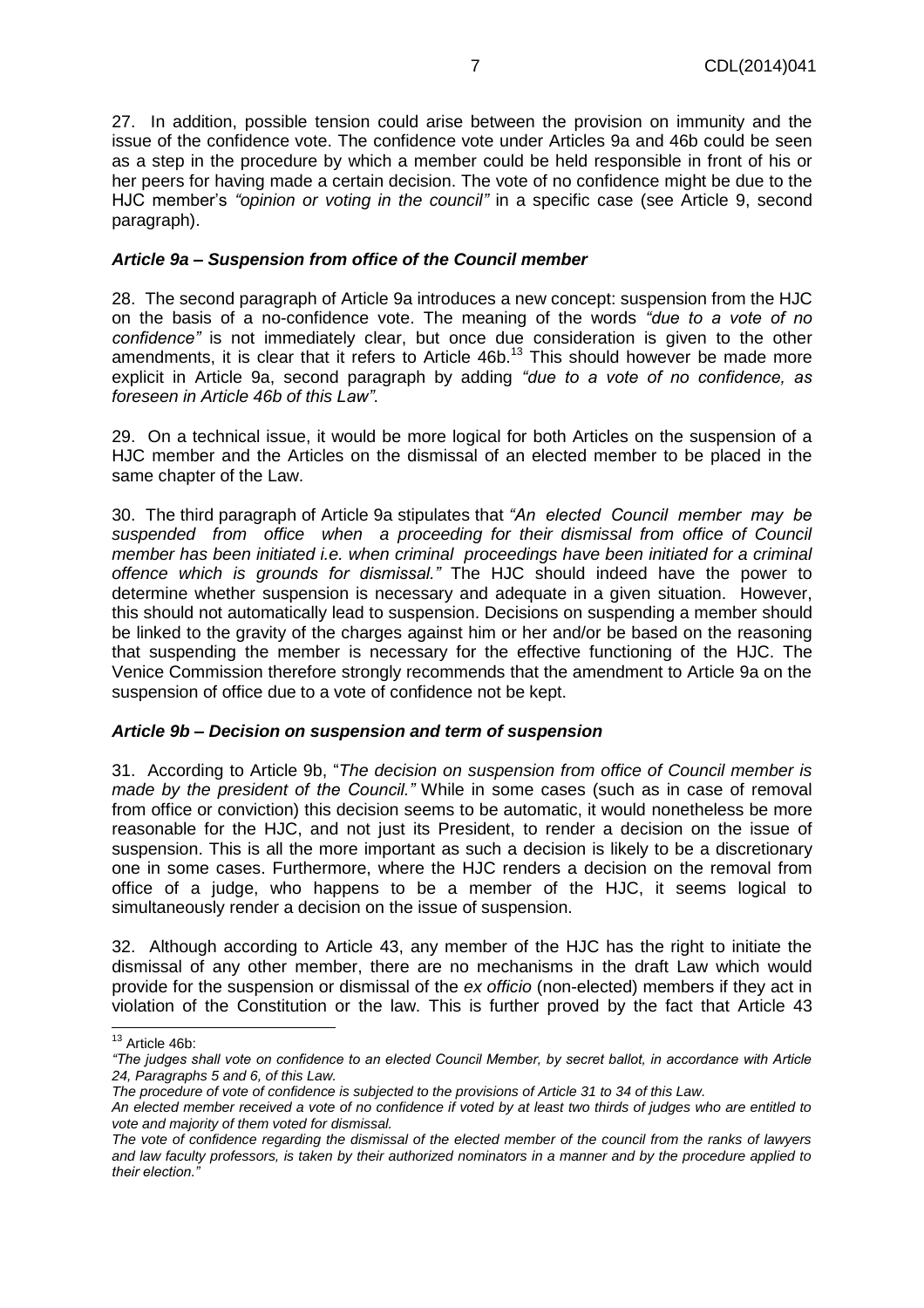comes under Chapter V entitled *"Dismissal of Elected Member"* (and Article 42 on dismissal in the case of a conviction for a criminal offence)*.* Such a differentiation between the members of the HJC seems problematic. A clarification as to whether suspension or dismissal may also be applicable to non-elected members, and under what conditions, is recommended. For instance, it is logical that in case of a criminal conviction of an HJC *ex officio* member, s/he be removed from his or her original function which then results in an early end of term as an HJC *ex officio* member under Article 39. However, this should be made explicit.

## *Article 12 – Term of office of members*

33. According to the second paragraph of Article 12 *"Elected members of the Council may be re-elected, but not consecutively."* It would be advisable for the draft Law to provide for guidance on the minimum amount of time that should pass between the terms. For instance, will it be considered 'non-consecutive' if a member is re-elected shortly after his or her term ends due to the early dismissal or retirement of another member of the HJC?

#### *Article 13 – Competence*

34. This Article defines the competences of the HJC and also mentions the power to *"form its Working Bodies and permanent and ad hoc Commissions, and elect their Members".* In order to ensure consistency throughout the text, this might be combined with Articles 15-16 on permanent and *ad hoc* Commissions.

#### *Article 14 – Manner of operation*

35. This Article sets out that the HJC's sessions are open to the public and that it may decide to work in closed session in accordance with the rules of procedure. It is recommended that this be regulated by law rather than by the rules of procedure and clear criteria for *in camera* proceedings should be provided.

36. In addition, although the Venice Commission stated in a previous opinion<sup>14</sup> in 2008, that the *– "requirement for transparency cannot go so far as to force the Council to deliberate in public in general. It is important that the members can express themselves freely on certain issues, and public debates might hinder such free debates on certain issues, as the members may fear that their comments, for instance, might appear in the press" 15* – establishing the requirement to conduct sessions in public may enhance the credibility of the HJC and this should be welcomed as a genuine effort toward strengthening the legitimacy of this institution.

37. It is, however, also important that provisions be included which allow the judge – whose position is being deliberated on – to request a closed session, especially where disciplinary proceedings are concerned. In its Joint Opinion on the draft Law amending and supplementing the Judicial Code (evaluation system for judges) of Armenia, the Venice Commission recommended *"... that sessions – as a general rule - be held in public and that they be held in camera only exceptionally, at the request of the judge. This would be more in line with Article 6 ECHR."* <sup>16</sup>

38. The second paragraph of Article 14 provides that *"The Council session is convened by the President on his own initiative or at the request of at least three members of the* 

j  $14$  Opinion on the draft Law on the High Judicial Council of the Republic of Serbia (CDL-AD(2008)006).

<sup>15</sup> Ibid, paragraph 38.

<sup>&</sup>lt;sup>16</sup> Paragraph 97, Joint Opinion on the draft Law amending and supplementing the Judicial Code (evaluation system for judges) of Armenia (CDL-AD(2014)007).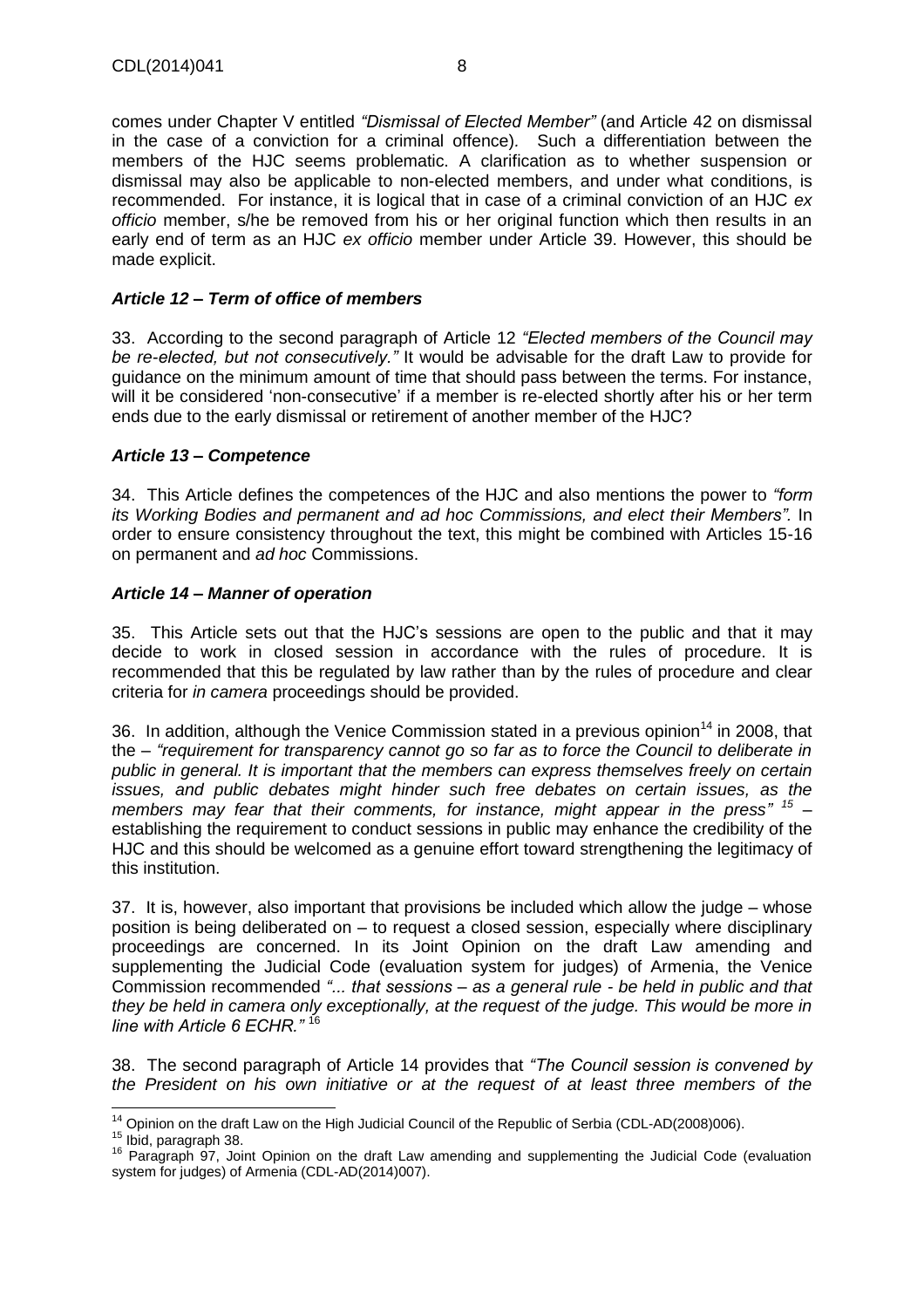*Council."* It is recommended that the minimum periodicity of the HJC's sessions also be defined in this draft Law.

#### *Articles 15- 16 – Permanent working bodies - and Ad hoc working bodies*

39. These Articles establish permanent working bodies in specific areas within the HJC's jurisdiction and *ad hoc* working bodies to consider specific issues within its competence and to make proposals, give opinions and provide expert opinions.

40. It is, however, not clear what the substantive difference is between the permanent and *ad hoc* bodies, although the latter appear to be subsidiary bodies set up for a specific or punctual purpose. The draft Law neither defines the powers of these bodies nor the procedure of selection of the members of these bodies. It merely makes reference to the rules of procedure and to subsequent special acts for their composition, establishment and operation (see Article 15 second paragraph and 16, second paragraph).

#### *Article 32 – Polling boards and voting*

41. This Article sets out that for each polling station the electoral commission shall appoint polling boards consisting of three judges who are not running for election. It is not clear how these judges are selected. Will it be a random selection? This should be clarified.

42. Unless these judges are from the appellate court in which the polling station is open or from the courts on the territory covered by a specific appellate court, it should be made clear that members of the polling boards are allowed to vote at the polling station where they perform their duties.

#### *Article 33a – Procedure after voting*

43. The fourth paragraph of this Article provides that *"If it is established that the number of ballot papers in the ballot box exceeds the number of judges who have voted, electoral committee shall be dissolved and a new one shall be appointed, the voting at that polling place shall be repeated within seven days."*

44. Since no "electoral committee" is defined in this draft Law, it should probably either read "polling board" or the "electoral commission". If the number of ballot papers in the ballot box at a given polling station does not match the number of judges who have voted, it would be disproportionate to dissolve the entire electoral commission.

#### *Article 35 – Nomination of candidates from the ranks of judges*

45. The third paragraph of this Article provides that *"In case when two or more candidates in one electoral list win an equal number of majority votes the council shall propose the candidate with longer tenure of office".* 

46. A solution for the unlikely event where the length of tenure turns out to be the same for such candidates should also be provided for in this Law.

#### *Articles 36-37 – Nomination of candidates from the ranks of attorneys – and Nomination of candidates from the ranks of professors*

47. Article 36 sets out that the nomination of candidates for the Elected Member of the HJC from the ranks of attorneys shall be organised and conducted *"…in a manner ensuring the broadest possible representation"* and in accordance with the procedure *"set by the Bar Association of Serbia in its act"*. Article 37 defines that *"the nomination of candidates for*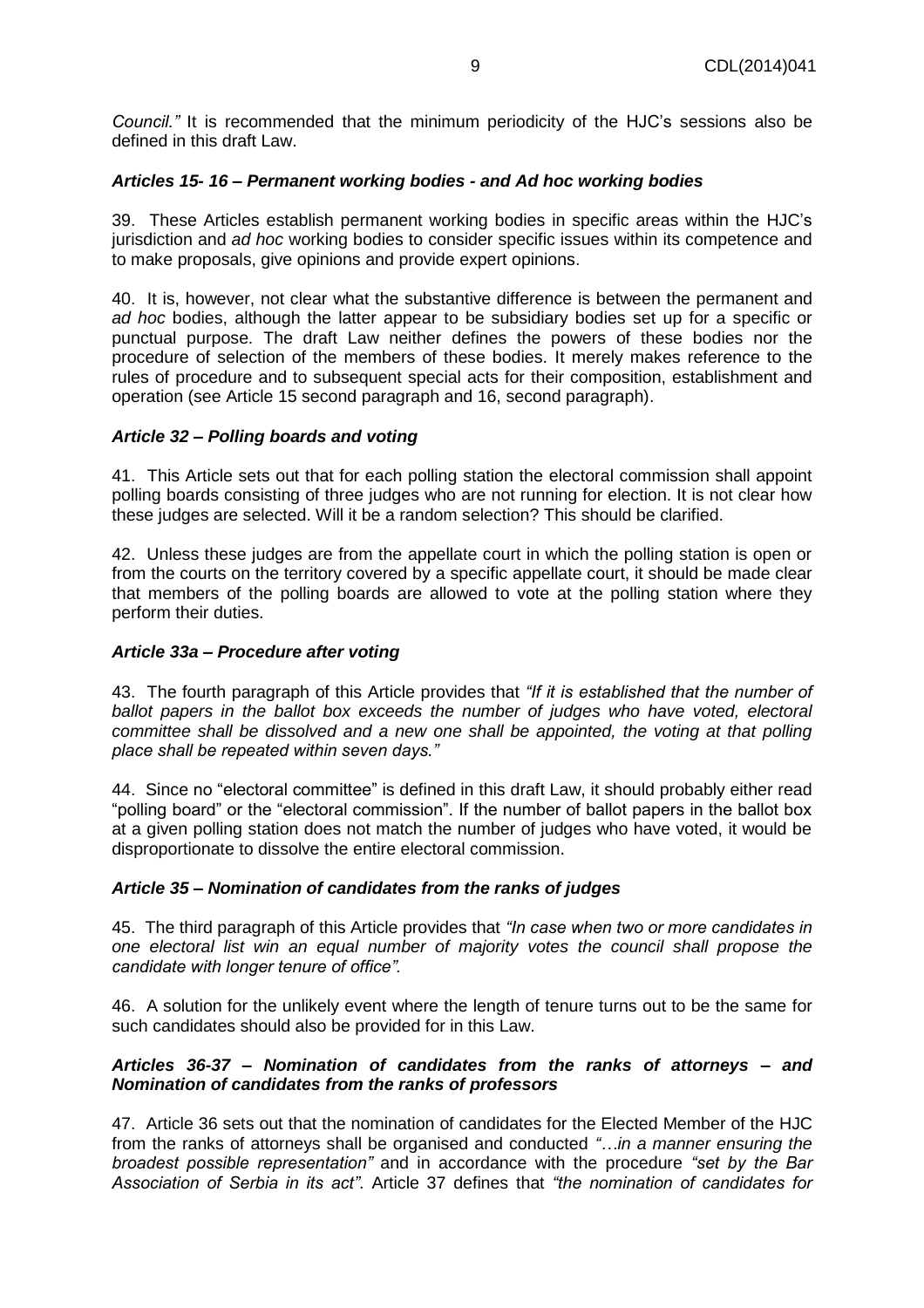*Elected Members of the Council from among Faculty of Law professors shall be carried out under the procedure defined by an act of the joint session of Deans of all law faculties in the Republic of Serbia."*

48. The Venice Commission's delegation was informed that the decision to leave the nomination of candidates among attorneys and professors out of the scope of the Law on the HJC was motivated by the desire to refrain from interfering in the constitutionally protected autonomy of the universities and the Bar Association. The draft Law therefore leaves the entire process of the election of two members of the HJC to the discretion of the Bar Association and the joint session of deans of law faculties. This approach is questionable because – although the respect for the autonomy of these institutions is relevant in the context of self-governance or other internal matters – the election of the HJC member is clearly not an internal matter of the university or the Bar Association. It is in the interest of society as a whole (rather than the legal community, academia or the judiciary) that the HJC operate in an effective and efficient manner so as to uphold the independence of the judiciary and the rule of law. The procedures for the election of the HJC candidates as well as detailed requirements for the candidates should be set out in this Law.

49. It is also not clear what would happen if the deans of faculties fail to meet in a joint session. There is very little that can be done under this draft Law in order to remedy that problem. An alternative might be to consider giving the HJC the power to organise an election in a way similar to the election of judges.

## *Article 38 – Election of Members*

50. This Article sets out that the National Assembly elects the HJC members at the proposal of the authorised nominators. There is only one list for each instance and type of court (see Article 30, second paragraph), making the procedure in the National Assembly appear to be a mere formality, except where the National Assembly refuses to elect the proposed candidate and a new election process has to take place. It is understandable that this procedure is kept until a constitutional change is made, revising the excessive role of the National Assembly in the election of the HJC members.

## *Articles 39-40 – Grounds for termination; Early Termination of the Term of Office of HJC members*

51. Article 39 contains a detailed list of grounds for termination, however, the sixth draft paragraph provides that *"The office of the elected Council Member shall also be terminated in other cases stipulated by law"* – which is too vague. The wording of this provision should either read *"... in other cases stipulated by this Law"* or refer to specific provisions in other laws.

52. According to the final draft paragraph of this Article, the HJC declares the termination of the elected member of the HJC at its first session after the grounds for termination arise. It would be useful and welcome to define in this draft Law the time frame in which the HJC must convene in order to declare the termination (Article 40 only provides that the HJC "*shall pass within 15 days"* the decision on the commencement of the procedure for the nomination of candidates in case of early dismissal of the elected members of the HJC). This is all the more important in the light of the fact that the current Law on the HJC does not provide for a minimum periodicity of HJC sessions.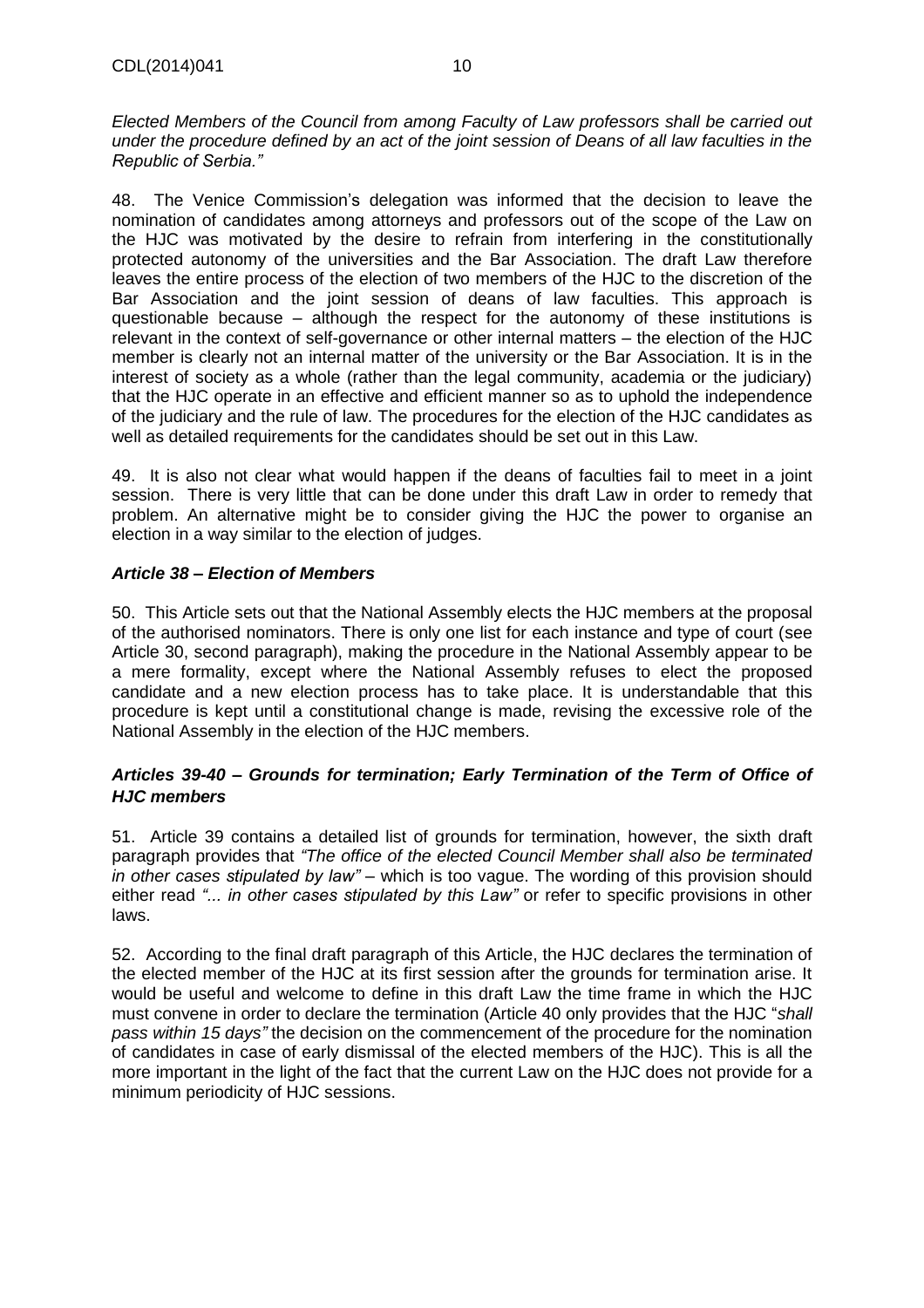## *Articles 41 and 42 – Reasons – and Dismissal in the case of the conviction for the criminal offence*

53. Article 41 provides for three reasons for dismissal: (1) failure to perform the duty of the HJC member in compliance with the Constitution and law; (2) conviction *"with final court decision to unconditional imprisonment for a criminal offence"* and (3) conviction *"with a final court decision for a criminal offence which renders him/ her dishonourable of exercising office of the member of the council".* The words "renders him/her dishonourable" are too vague and should be replaced with more precise wording setting out what kind of criminal offence is being referred to. The word "criminal" is inserted here in bold italics because this word was added to the text in Belgrade where the Venice Commission's delegation was told that the Serbian and English versions of the draft Law did not coincide. Indeed conviction of a member of the Council for the criminal offence itself renders him/her dishonourable to exercise the function.

54. The same insertion should presumably be made in Article 42, which provides for a summary procedure in case of a dismissal for reason (2) and (3) above.

55. In the current Law, the ground *"breach of duty*" ("*fails to perform the duty*" in the draft Law) already exists. The Venice Commission was already critical of this wording in its 2008 opinion and recommended clarification: *"The definition of a member failing to perform his or her duty or his or her conviction of a criminal offence needs to be clarified. The notion of "fail to perform a duty" can cover many situations and could apply to a person who has made a mistake in the drafting of a decision or who was ill for several months etc.*<sup>"17</sup> No such clarification was forthcoming and now the impact of this provision could be even more significant when used in conjunction with the newly introduced vote of confidence.

56. The Venice Commission's delegation was informed in Belgrade that there is no code of ethics or disciplinary provisions applicable to HJC members for their performance in the HJC. In the Venice Commission's opinion for Bosnia and Herzegovina on the High Judicial and Prosecutorial Council (2014), a similar provision was described by the Commission *"to be imprecise and therefore unsatisfactory from the standpoint of legal standards.*" 18

57. The result of these draft amendments is that there are now two ways to initiate the procedure for dismissing members of the HJC: one involves the HJC (i.e. initiated by any HJC member or the "authorised nominators" (see Article 43 of the draft Law) and the other is the motion of dismissal, which is initiated by at least 20% of the total number of the profession (see Article 45 of the draft Law)), which does not involve the HJC (see comments below on Article 46b).

58. In the Venice Commission's view, HJC members should be trusted to perform their duties independently and according to the law during the term of their mandate. It would therefore be more appropriate to deal with "breach of duty" cases through the usual disciplinary procedure, which should be clearly set out by the draft Law and an appeal to a court of law should be provided (in this respect, see Article 155 of the Constitution). The proportionality principle should be adequately taken into account and the dismissal should only be applied as a measure of last resort (in addition see paragraphs 65-70 below).

  $17$  See paragraph 63 (see also paragraph 64 on criminal offences), Opinion on the draft Law on the High Judicial Council of the Republic of Serbia, CDL-AD(2008)006.

See paragraphs 51, Opinion on the draft Law on the High Judicial and Prosecutorial Council of Bosnia and Herzegovina (CDL-AD(2014)008).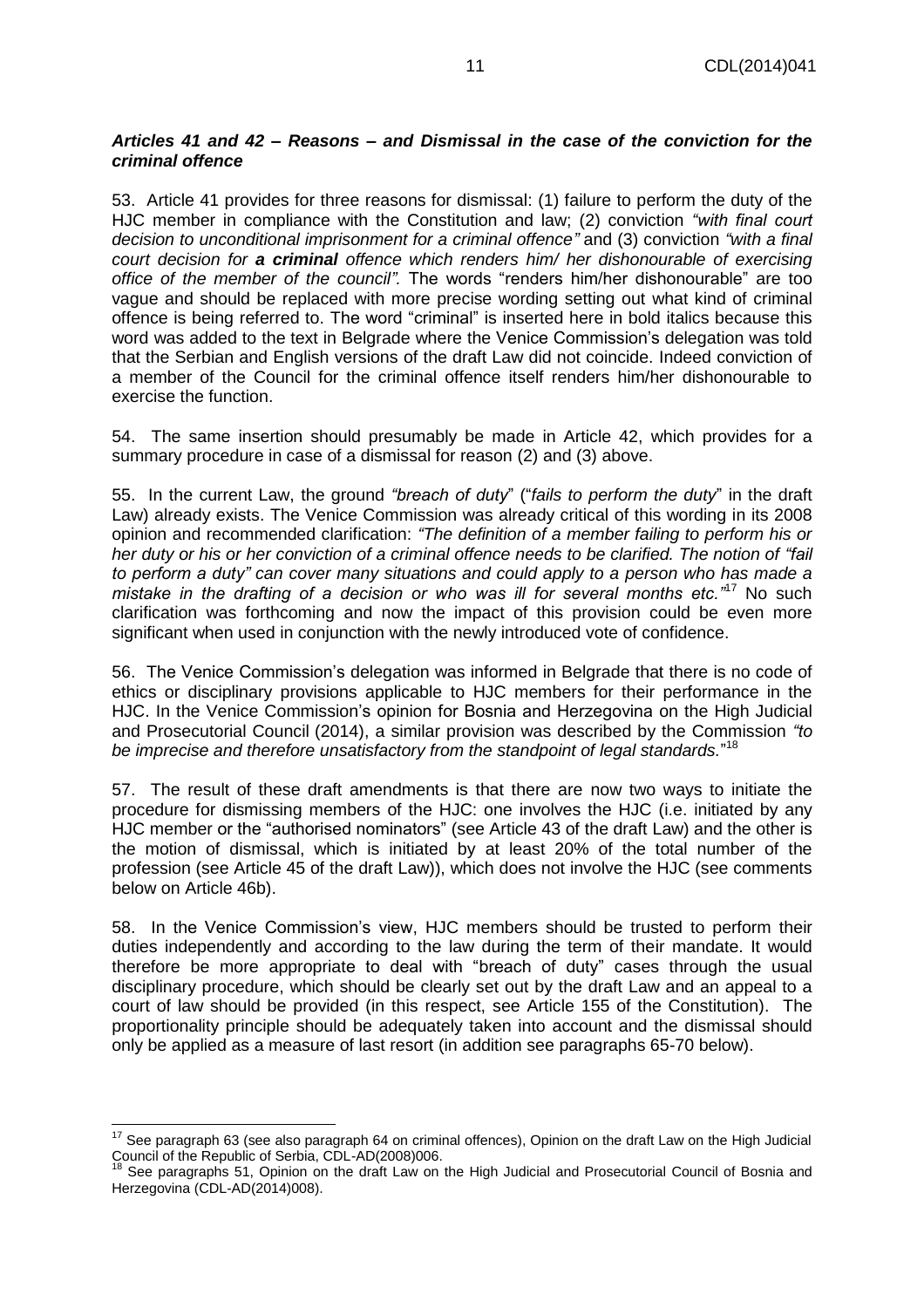## *Articles 43, 44, 45, 46, 46a - 46v – Dismissal initiative/motion; dismissal procedure and decision; vote of confidence*

59. Article 43 provides that "*each member of the council or authorized nominators"* may initiate the dismissal of an HJC member, who did not perform his or her duties in accordance with the Constitution and laws. The wording of this provision suggests that the HJC member may initiate the dismissal of any other member, including *ex officio* members of the HJC. If this is the case, it should be set out more explicitly because Articles 45 and 46 that describe procedures of motion and commencement of dismissal (that follow the initiative for dismissal) only provide regulations for dismissal of elected members. In addition, the entire Chapter V of the draft Law is dedicated to the dismissal of elected members.

60. These Articles provide a four-step procedure for dismissal for reason (1) under Article 41 (i.e. failure to perform the duty of the HJC member in compliance with the Constitution and law):

61. First step: there are two ways of starting a dismissal procedure (based on reason (1) under Article 41). One way is through the initiative of an HJC member or by authorised nominators (Article 43). The HJC decides on the admissibility of the initiative (Article 44). Another way is through a motion (proposal) for dismissal by at least 20% of the total numbers of judges who are entitled to vote on the election of elected members of the HJC; at least 20 % of the total number of lawyers registered in registry of lawyers in the Bar Association; at least 20 % of all law faculty deans (Article 45).

62. Second step: following the acceptance of the initiative by the HJC or after the motion/proposal (this should be harmonised) for dismissal has been submitted to the HJC, the procedure before the HJC begins (Article 46). It will be conducted in line with the principle of a fair trial. The HJC will render a reasoned decision on the admissibility of the initiative or a reasoned opinion on the proposal for dismissal, and this decision or opinion will be published on the webpage of the HJC (Article 46a).

63. Third step: a vote of confidence will be casted by secret ballot either by the judges that are entitled to elect the elected members of the HJC or by the authorised nominators of the members from the ranks of lawyers and law professors (Article 46b).

64. Fourth step: in case of a vote of no confidence, the HJC or the authorised nominators shall propose to the National Assembly the removal of the HJC member. The decision on dismissal, based on the proposals shall be enacted by the National Assembly (Article 46v). If the voting did not result in a no-confidence vote, Article 46v provides that *"The council shall suspend the procedure of dismissal of an elected member of the council, within eight days of the voting".*

65. The general impression of this new dismissal mechanism is that it is ambiguous and seems to confuse two different kinds of procedures: a procedure on the preservation of confidence and a disciplinary procedure.

66. A procedure on the preservation of confidence is specific to political institutions such as governments which act under parliamentary control. It is not suited for institutions, such as the HJC, whose members are elected for a fixed term. The mandate of these members should only end at the expiration of this term, on retirement, on resignation or death, or on their dismissal for disciplinary reasons.

67. A disciplinary procedure can only be applied in cases of disciplinary offences and not on grounds of "lack of confidence". Article 41 clearly defines the reasons that can lead to a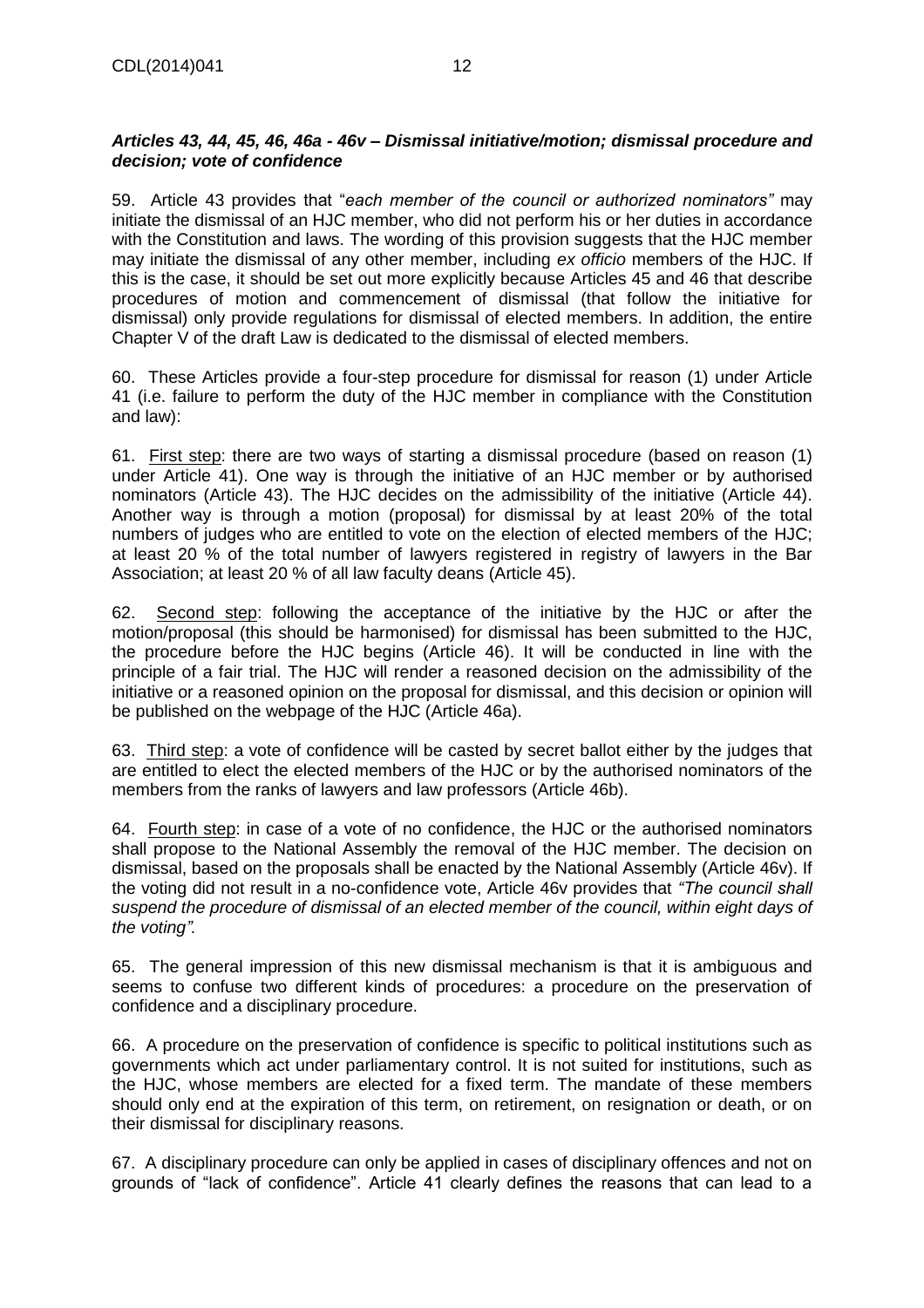dismissal of the HJC members. The disciplinary procedure must only focus on the question whether the HJC member failed to perform his or her duties "*in compliance with the constitution and law".* This question must not be confused with the question whether said member still enjoys the confidence of the judges who participated in his or her election. In addition, the disciplinary procedure has to guarantee the HJC member a fair trial. It is noted that a general reference to a fair trial is made under Article 46a, but further details on related guarantees would be needed.

68. In addition, it is not clear whether this procedure would only be allowed in cases of an illegal action or also in cases of immoral, unprofessional or unethical behaviour (which may not be illegal, but contrary to the spirit of the Constitution and the law). It is also not clear whether the proportionality factor is taken into account, i.e. whether an "impeachment" of a member is allowed in case of a violation of any legal act, regardless of the gravity of the violation, for instance in cases of a violation of traffic regulations. It is also not clear how, by whom and through what procedure the factual circumstances of the illegal or unconstitutional actions should be established or assessed. In fact, the draft Law lacks specific provisions on disciplinary issues in respect of HJC members and merely focuses on dismissal.

69. On the issue of the confidence vote, the proposal to involve the profession at two stages of the dismissal procedure: (a) the motion for dismissal under Article 45 and (b) the vote of confidence under Article 46b – remains difficult to understand. This includes both its underlying philosophy and its technical aspects.

70. While existing concerns with respect to the composition of the HJC and its legitimacy may be understandable in the light of the recent developments linked to the reappointment process, a cautious approach should be adopted when addressing the matter. The Venice Commission would like to point out that a vote of confidence regarding members of a judicial council is highly unusual. Members of judicial councils are independent and often have to make decisions that are unpopular or will not please judges. In subjecting them to a vote of no confidence, their independence will be reduced, making them too dependent on the wishes of the judges and removing them from their role of pursuing the goals of an independent and efficient judiciary for the state as a whole. Furthermore, such a vote is difficult to reconcile with the disciplinary functions of a judicial council.<sup>19</sup> The Venice Commission therefore strongly recommends for such a procedure not to be introduced.

#### *Transitional and final provisions and the "Independent Articles of the Law", Article 17 to Article 19*

71. The draft transitional provisions raise no technical problems as such.

72. When the draft Law come into force, new elections for the President and Deputy President will take place according to Article 18 of the draft "Independent Articles" under the transitional provisions. These elections shall be performed within 30 days from the day of the entry into force of the draft Law.

73. These types of changes can endanger the stability of institutions such as the HJC and should be avoided if possible. This applies especially where such changes affect

<sup>&</sup>lt;sup>19</sup> See paragraph 194, Opinion on the draft Law on the review of the Constitution of Romania (CDL-AD(2014)010), it is noted that provisions in the Romanian law allowing revocation of magistrates members of the judicial council by general assemblies of judges/prosecutors have been found unconstitutional by the Romanian Constitutional Court.